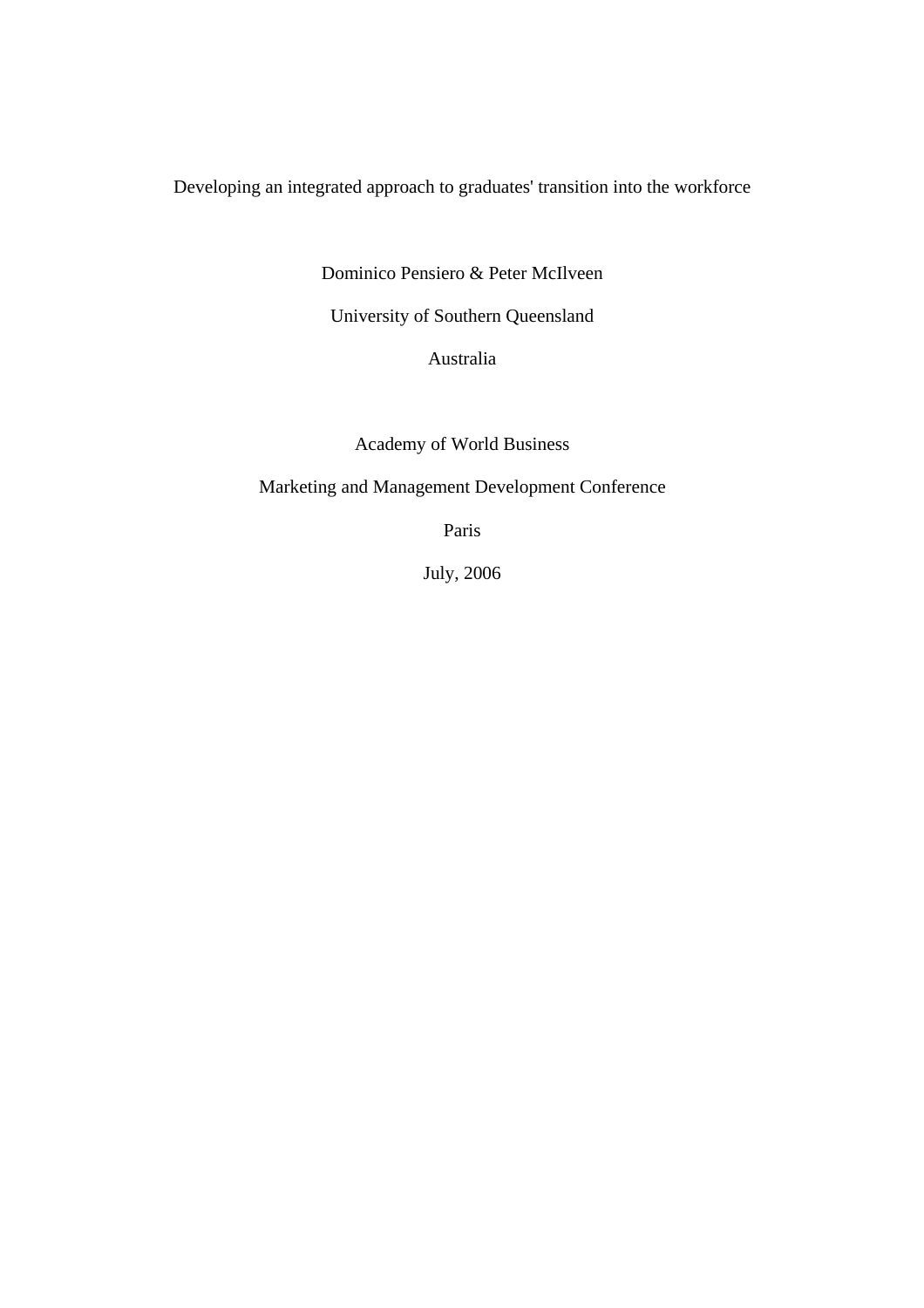# Abstract

Australian graduates generally do well with respect to overall employment outcomes; however, their performance in the workplace has come under significant scrutiny in recent years with some industries complaining that many graduates lack the necessary practical skills to perform in the early years of transition into employment. This paper reports on an innovative program which adopts a three streamed approach to the transition process to help develop employability skills within business graduates to further address the needs of Australian industry.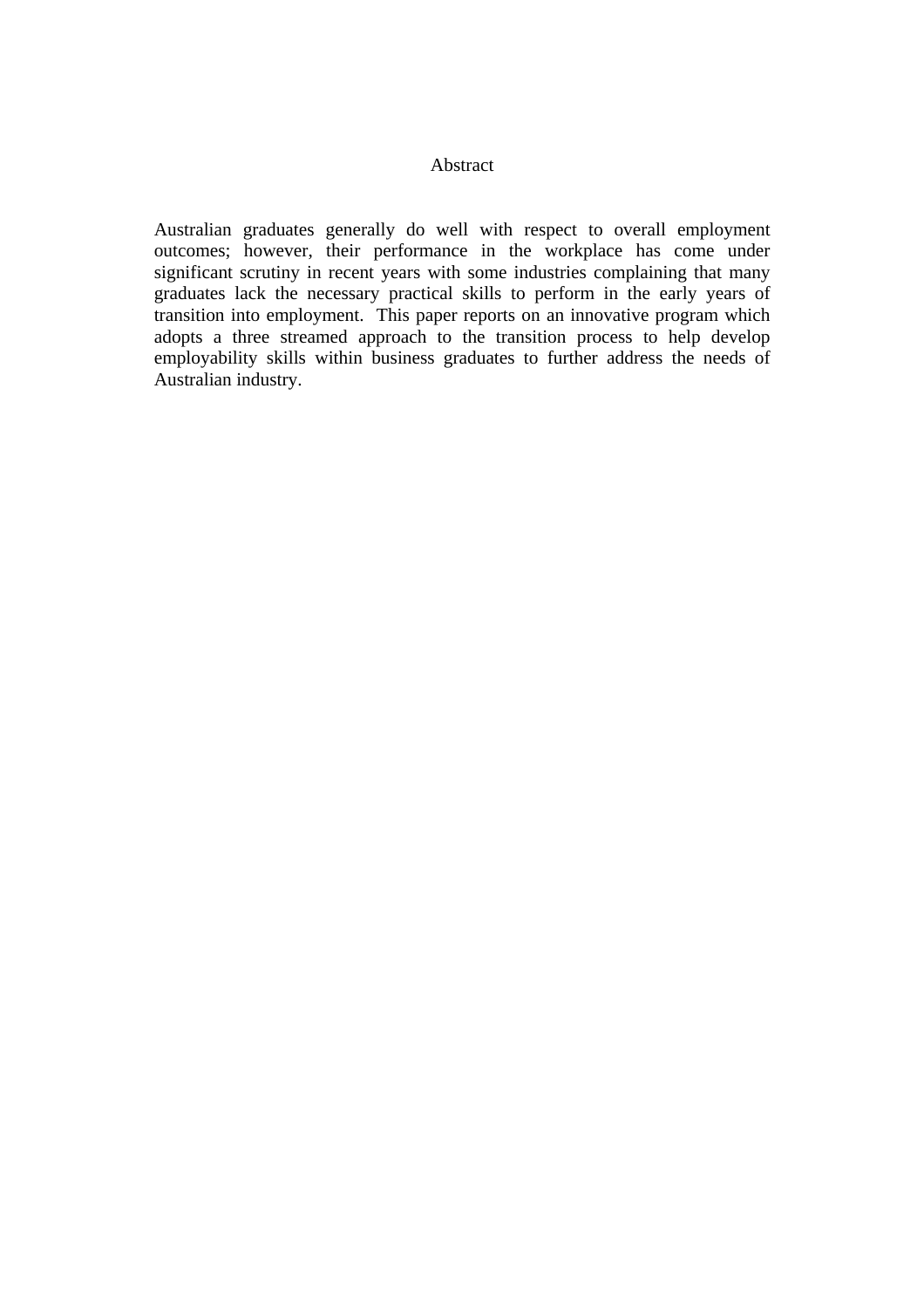#### *Introduction*

Within the educational environment of Australian universities, the relationship between the curriculum of undergraduate studies and learning for the purposes of the world-of-work, has for some time, been an issue for the sector (e.g. Candy, Crebert & O'Leary 1994). This complex relationship between learning and the world-of-work inherently pertains to graduates' employability. The notion of employability represents a matrix of what industry demands and what employees have to offer, and, moreover, the confluence of the two. Fugate, Kinicki & Ashforth (2004 pp. 15-6) defined employability as:

"Employability is a psychosocial construct that embodies individual characteristics that foster adaptive cognition, behaviour, and affect, and enhance the individual-work interface. This person-centred emphasis coincides with the major shift in responsibility for career management and development from employers to employees…… In short, the onus in on employees to acquire the knowledge, skills, abilities, and other characteristics valued by current and prospective employers".

Given this definition, it would seem germane that students and graduates need to remain flexible and prepared throughout their working careers for any particular trend or change of circumstances, and that nations concomitantly need to establish education and training systems that support individuals attempts to remain viable within the employment market (McKenzie & Wurzburg 1997; Robinson 2000). This proposition reflects the notions of protean career (Hall, D 2004; Hall, D & Moss 1998) which theoretically emphasizes the individual's capacity and responsibility to rapidly evolve in order to sustain employability over the duration of lifetime career.

On a broader policy level, the Organisation for Economic Co-operation and Development (OECD) has highlighted the relationship between lifelong learning and employability over the lifespan of an individual (Organisation for Economic Cooperation and Development 2004). As an OECD member, Australia has pursued a position of a leading economy which is founded upon a flexible workforce with skills required by industry (Australian Chamber of Commerce and Industry & Business Council of Australia 2002). Australian enterprises have been challenged to maintain their commercial viability within the context of an international 'knowledge economy' (Australian Bureau of Statistics 2002; Australian Council for Educational Research 2002; Whicker & Andrews 2004). Within this context, Australian industry has increasingly voiced its demand for university graduates who can demonstrate their generic skills (ACNielson Research Services 2000; Candy et al., 1994; Curtis & McKenzie 2001; Field 2001; McLeish 2002), in addition to specific trade or professionals skills and knowledge. These generic skills have been variously described as 'graduate attributes', 'graduate qualities', 'employability skills', 'core skills', 'key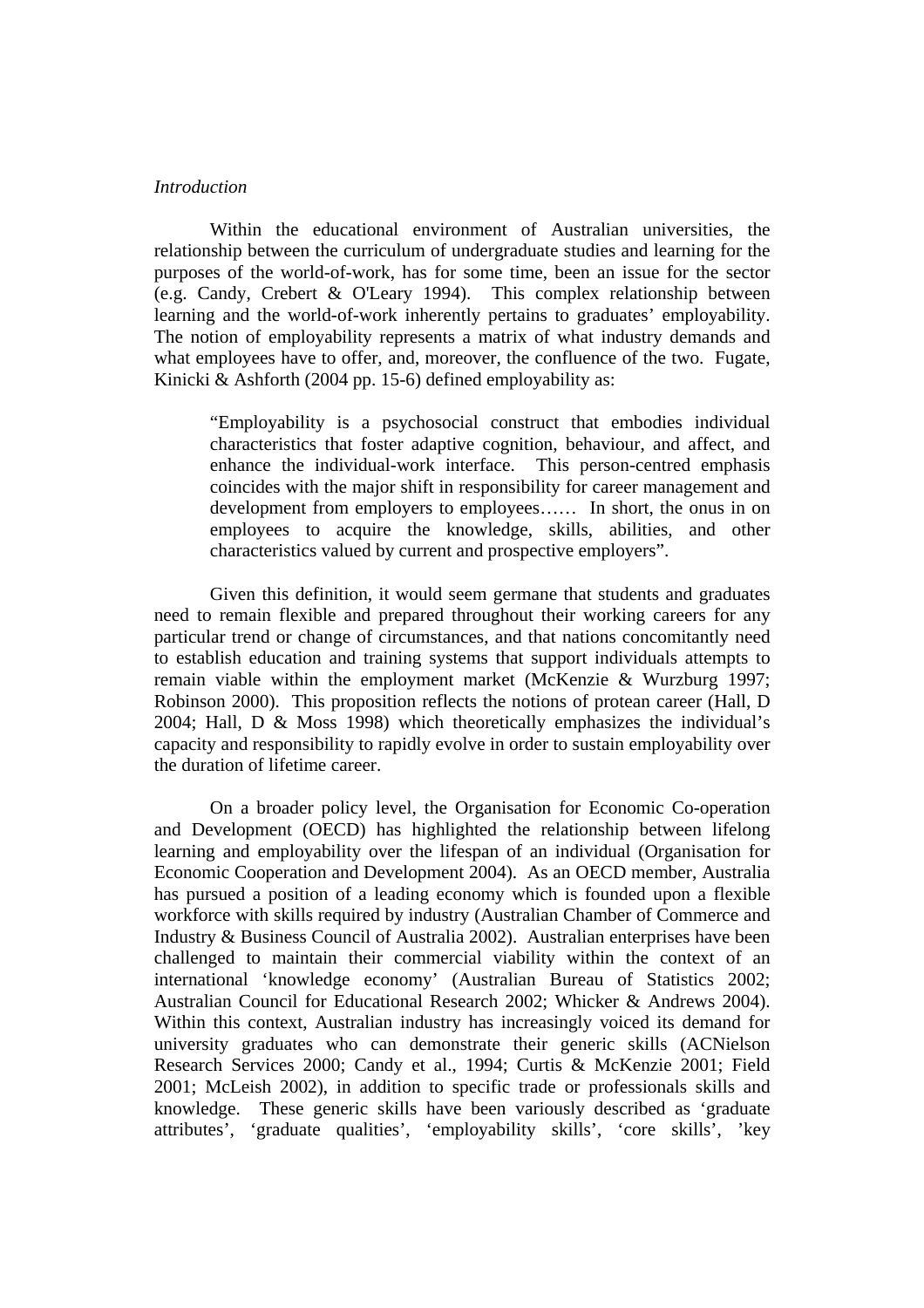competencies', or 'transferable skills'. The definition of employability skills varies (Australian Council for Educational Research 2002) along with its perception of importance held by students, academics and employers (Bennett 2002; Leggett, Kinnear & Boyce 2004; Nicholson & Cushman 2000). Nevertheless, northern hemisphere nations including the United States, United Kingdom, Canada, and European States, have likewise emphasized the importance of generic skills within employees (Curtis & McKenzie 2001). The issues are no different in the within the Asia-Pacific region; with Malaysian employers, for example, demonstrating an interest in the expression of generic skills within their graduate employees (Quek 2005).

A major investigation into the employability skills demanded by Australian industry (Australian Chamber of Commerce and Industry & Business Council of Australia 2002, pp. 57-8) set the following as the Employability Skills Framework: communication; teamwork; problem-solving; initiative and enterprise; planning and organizing; self-management; learning; and technology. In addition, the Employability Skills Framework included the following personal attributes: loyalty; commitment; honesty and integrity; enthusiasm; reliability; personal presentation; commonsense; positive self-esteem; sense of humour; balanced attitude to work and home life; ability to deal with pressure; motivation; and adaptability. This Framework was recommended for adoption by the higher education sector in addition to the school and vocational education training sectors of Australia. Whilst no Australian university has adopted the Framework as recommended, all universities have historically developed, to varying qualities and quantities, their own positions on employability skills under the imprimatur of 'graduate attributes'. So whilst employability skills are not new within the higher education sector, in recent years they have been brought into focus through Commonwealth's interest in furthering the relationships between higher education and industry (Department of Education Science and Training 2005).

Consistent with this industry aim, the Australian higher education sector has made some considerable progress toward establishing graduate attributes within the curricula of various institutions and academic programs (Australian Council for Educational Research 2002; Barrie 2004; Bath, Smith, Stein & Swann 2004; Crebert, Bates, Bell, Patrick & Cragnolini 2004a, 2004b). These attributes inherently pertain to employability. Crebert et al. (2004a) found that students valued the inclusion of generic skills in the curriculum with respect to their employment prospects, but also sought greater opportunities through which they could learn the skills in practical settings and exposure to industry. Notwithstanding the move toward integrating graduate attributes, how should Australian universities prepare their students for the challenges of lifelong learning and lifelong employability, especially during the crucial formative years of transition into the workplace? Naturally the curriculum and content of degree programs would be the primary locus of response. This paper presents a working model relating to lifelong employability; one that generates an interface between the university and the world-of-work.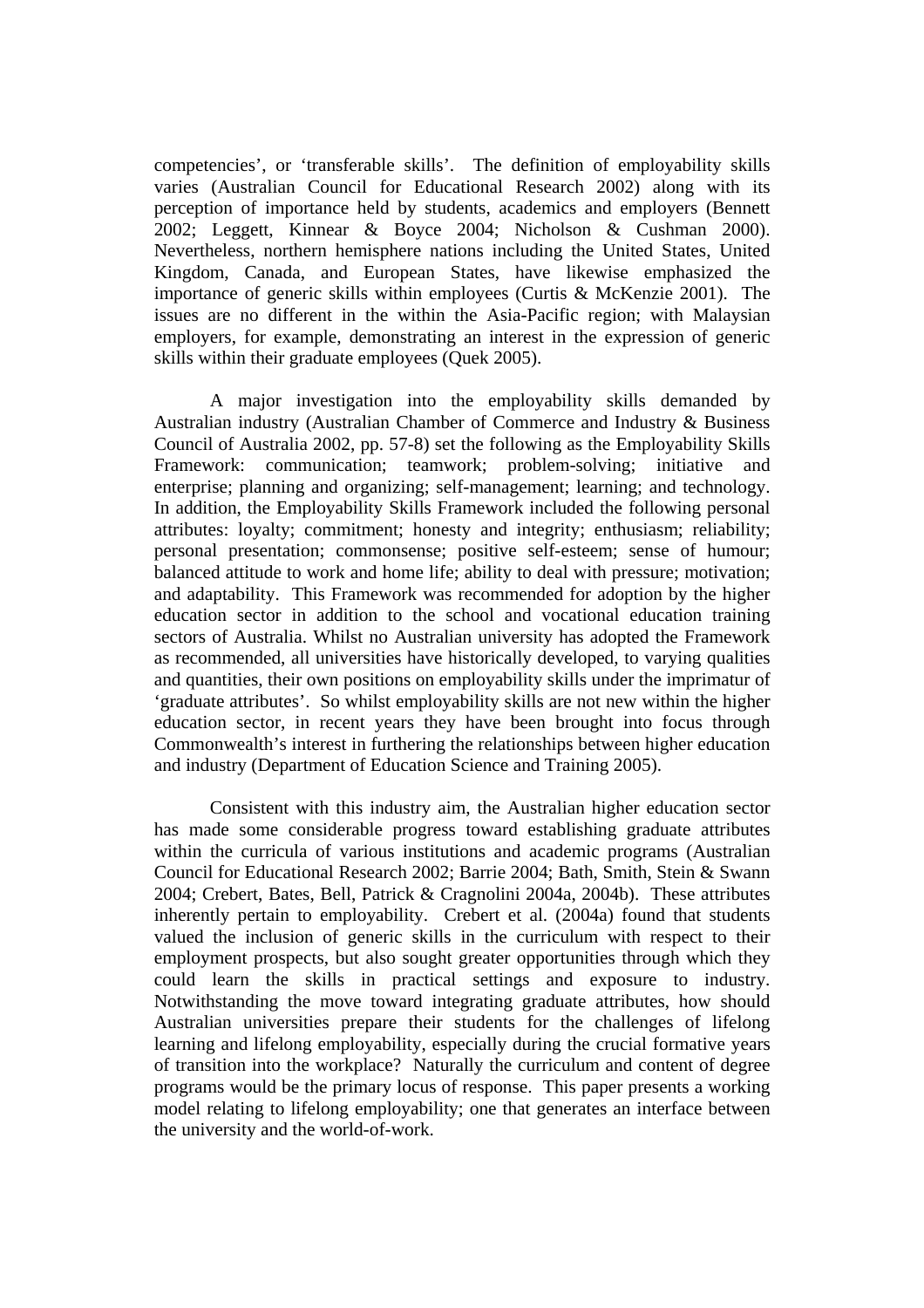*A Strategy for Lifelong Employability: Beyond Education Project* 

In conjunction with the Australian Government's Department of Education, Science and Training (DEST) under the Higher Education Initiatives Program (HEIP), an Australian University, has been working for the past 3 years on an innovative program entitled *Beyond Education* (Reynolds 2004). The program is examining, among other issues, the skills necessary for the effective transition of graduates to the workforce and also whether universities are effectively meeting corporate/business needs at both the undergraduate and postgraduate areas.

The Beyond Education project is an integrated working model of career transition and provides a framework upon which the movements between career phases across an individual's lifetime can be pragmatically conceptualized. The program contains a range of modules that pertain to an individual's transition through major developmental milestones of his or her career. These milestones are roughly equivalent to the career stages espoused by Super (1957, 1980, 1992). Transition phases include: *Backpack to Briefcase*, *Economy to Business*; *Functional to Holistic*; *Corporate to Portfolio*; and *Beyond 60 with Value to Add*; these stages are metaphors for a 'typical' corporate career for a graduate. Figure 1 below represents these five transition phases. A brief explanation of these five phases is presented hereafter.



*Figure 1*. Beyond Education lifelong learning and employability model.

**USQ to focus on (1) initially and then others progressively.**

\*Original model developed by Mr John Reynolds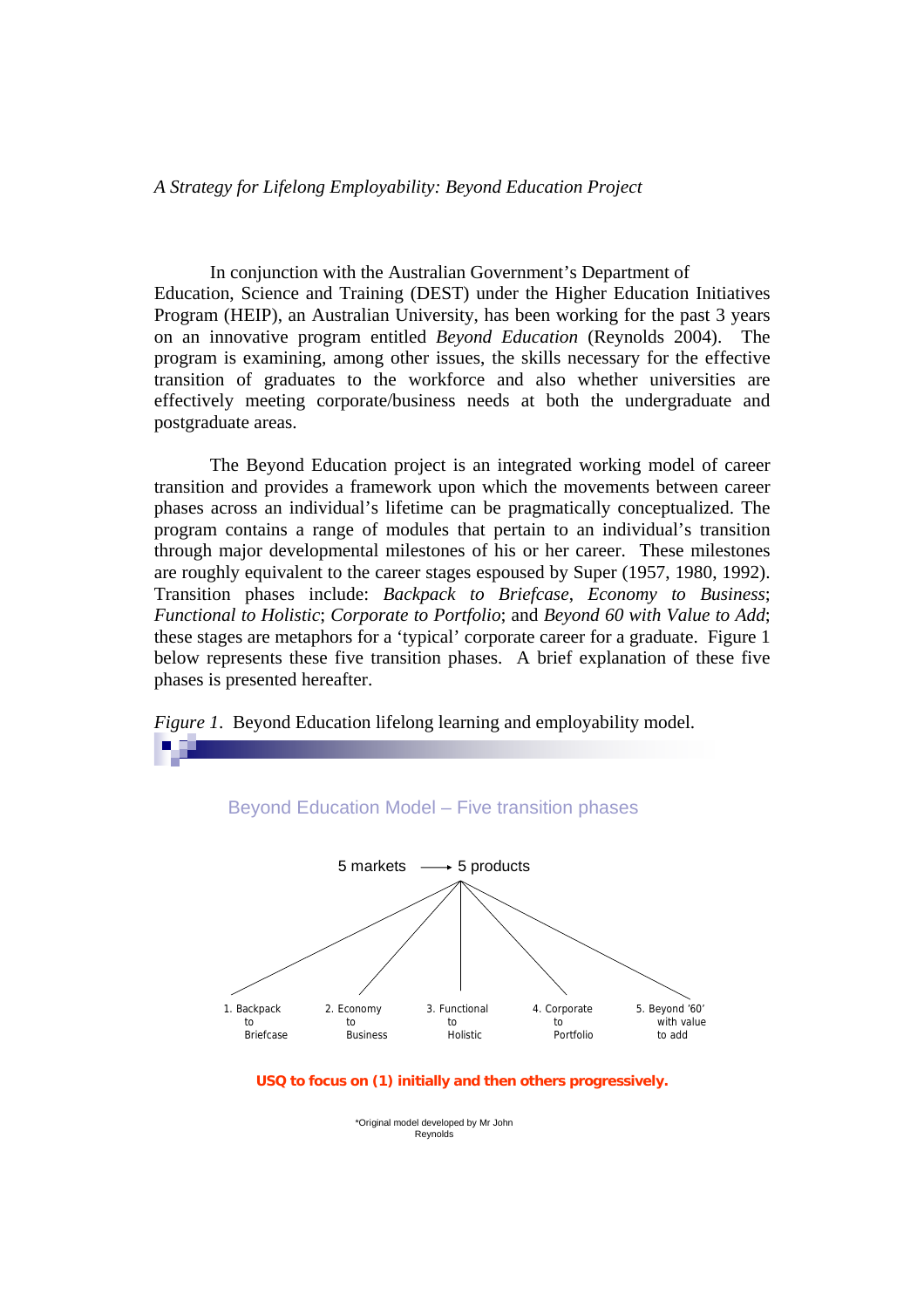*Backpack to Briefcase*. The Backpack to Briefcase phase is the first identified in the Beyond Education project and is primarily aimed at, though not necessarily restricted to, the transition from student to graduate employee. This introductory phase may well be seen as many students first introduction to full time corporate life after their University based studies. The initial impressions of not only the graduate but also the employers to which they move towards will necessarily have a fundamental influence on subsequent career and educational aspirations. Further, it is crucial that the technical and personal skills that the graduate possesses allow a smooth and rapid transition into a productive employee from the employers' perspective.

*Economy to Briefcase*. The second phase—Economy to Briefcase—is primarily aimed at the "rising stars" to assist graduates in "getting a seat up front". Thus, the graduate has had the opportunity to settle in and adjust to their working environment but now needs a different set of educational and work skills to move ahead in their chosen careers (or even to shift into fundamentally different directions). Conversely, the employers themselves may require a differing set of developing skills from their employees, skills which the University should still be able to provide in consultation with the employer.

*Functional to Holistic*. The third phase—Functional to Holistic—is primarily designed as cultural lessons for business leaders. While the technical, business and to an extent lifestyle skills of the graduate may have developed to a considerable degree at this stage of their career, there may well also be the need to develop corresponding "social graces" and refinement of specific skills in order for the employee to be able to continue progressing in their chosen field.

*Corporate to Portfolio*. The Corporate to Portfolio phase is designed for the (by now mature) graduate who wants to stay in the game and to make it on their own when its "all over". A fundamental aspect of this phase is equipping the employee with the skills necessary in order to clearly define what they envisage as their portfolio and how best to "transfer" that portfolio to changing job and educational needs.

*Beyond 60 with Value-to-Add*. The final phase rounds out the Beyond Education lifelong learning approach by developing skills for networking, reconnecting in many instances to not only work but also social groups, and portfolio adjustment/refinement. This phase has enormous potential to contribute to not only the individuals' growth but also the needs of the general community as well. Many people may mistakenly approach this phase of their career/life development with the erroneous assumption that they have little left to offer. All that may be required is a simple "retooling" and once again, Universities have a part to play in providing people with the necessary skills to do so.

 The lifelong scope of the model in Figure 1 above confirms its allegiance to the concepts of lifelong learning and lifelong employability. The five distinct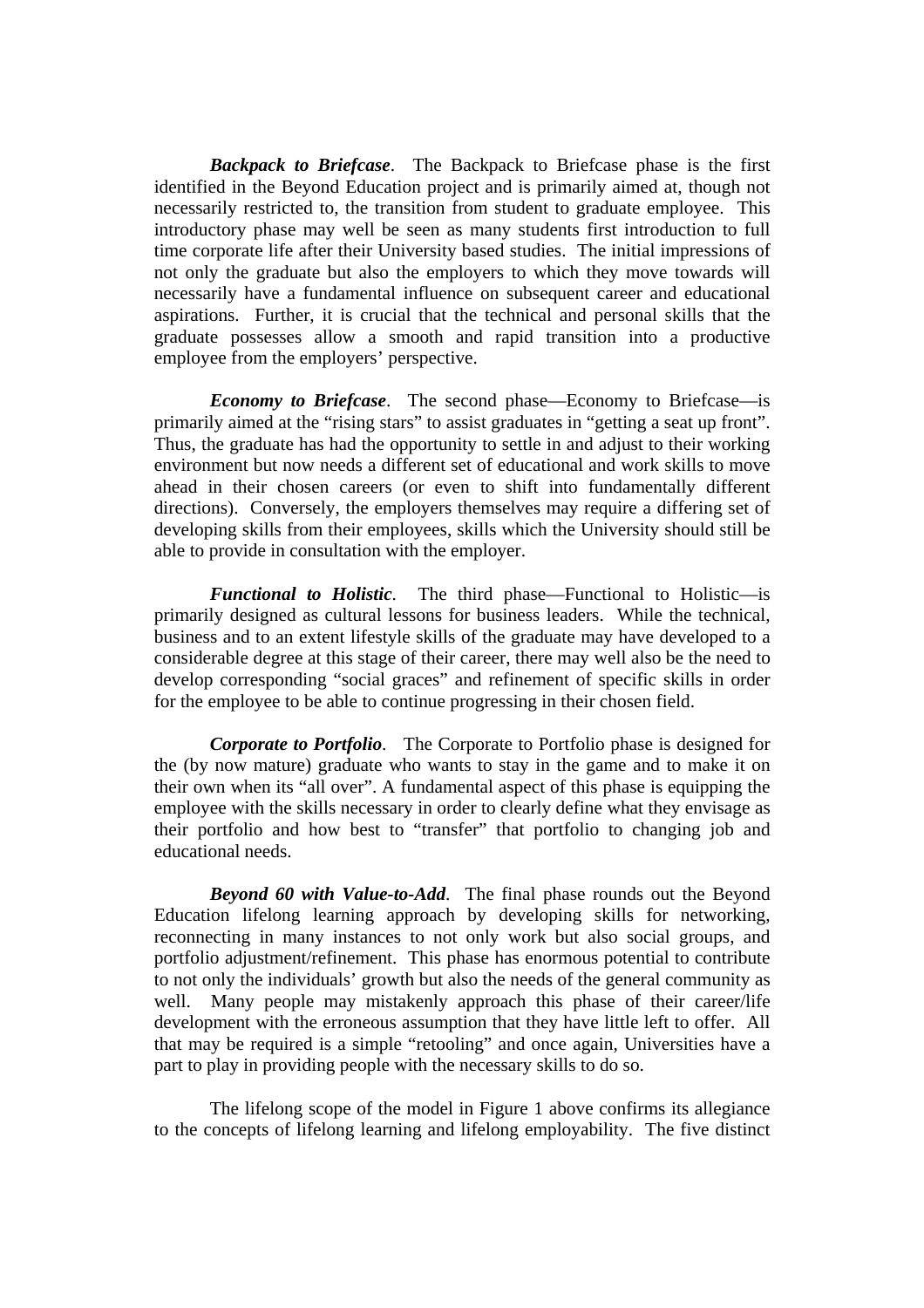transition phases not only reflect five distinct markets but also the progression of an individual through significant lifestyle changes, each with its own educational needs. Furthermore, as graduates progress throughout their working careers (and indeed change the direction or focus of their careers) their educational requirements will also necessarily change and a "one size fits all" approach to education will obviously not be appropriate to these distinct and different markets.

*Phase 1 of Beyond Education Project: Backpack to Briefcase* 

This paper reports only the Backpack to Briefcase component of Beyond Education and the development of employability skills necessary for the effective transition of graduates to the workforce and also whether Universities are effectively meeting corporate/business needs at both the undergraduate and postgraduate areas.

While the five career-life phases of the Beyond Education project are not necessarily restricted to specific age groupings, it would not be unusual for the majority of Backpack to Briefcase graduates to include those students who entered university study directly following or not long after completing their secondary studies. At the conceptual and developmental stage, strategies developed in the pilot stage of Backpack to Briefcase included:

- 1. Boot camp: An intensive workshop towards end of undergraduate courses
- 2. Student Services: Range of ongoing development, career and employment

services for both students and employers

3. Mentoring: Commitment to an outstanding USQ "Job ready and Career

mentoring Scheme"

- 4. Stand alone courses: Certificate in work skills
- 5. Embedded in the curriculum: Integrated into the main academic curriculum toward the development of the holistic student.

The Backpack to Briefcase component focuses primarily upon the early stage of a young adult's working life; specifically as he or she leaves formal training and into the world of work.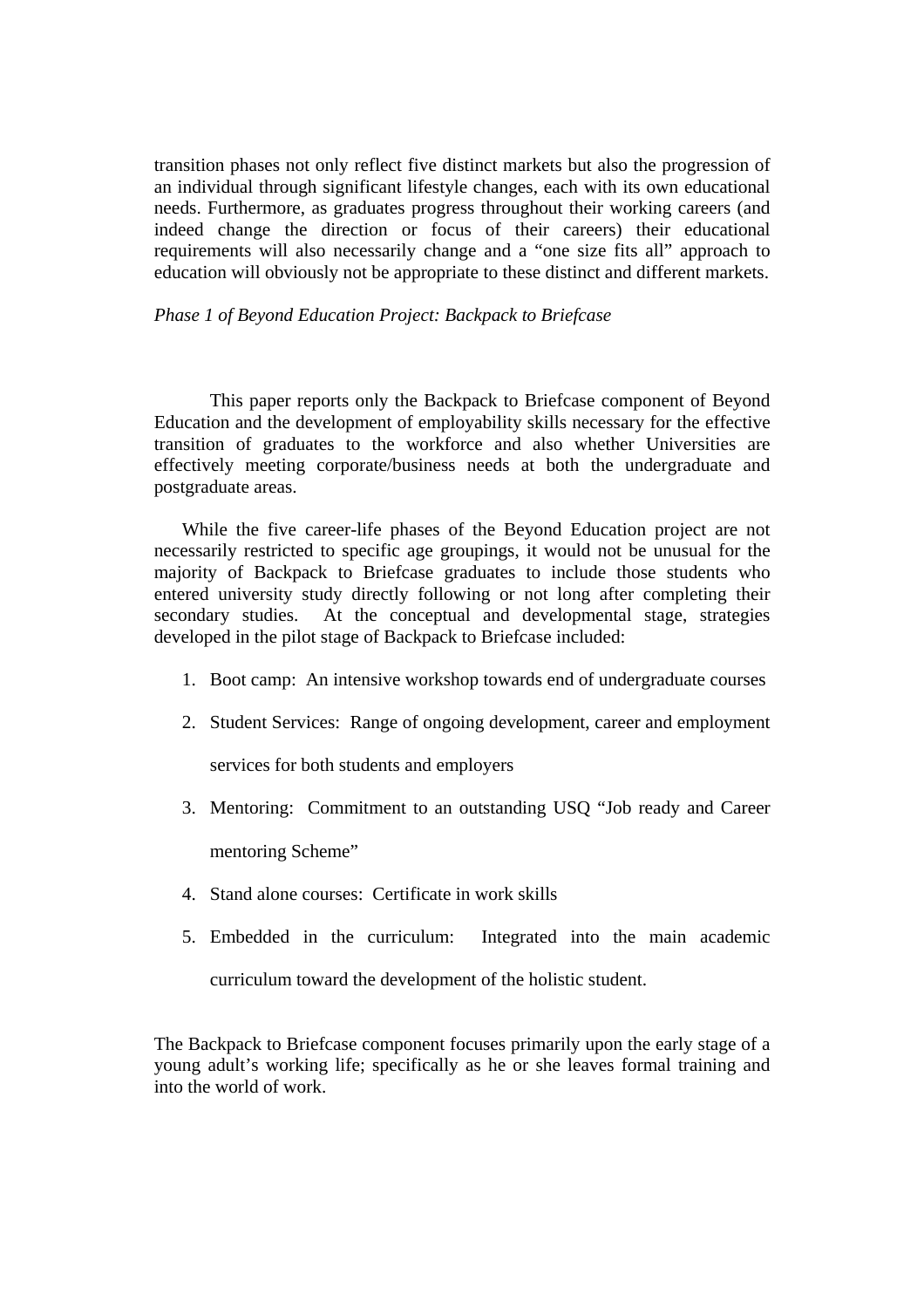Following the conceptualization phase, the project team sought government and industry support. Seed funding was obtained in late 2004 under the Commonwealth Government's HEIP scheme; with the remaining funding successfully obtained through the Collaboration and Structural Reform Fund (CASR) following acceptance by DEST of the interim progress report. This grant process was supported by the university higher management and peak representatives of industry sectors with a stake in graduate employability (e.g., corporate accounting).

To assist in delivering these schemes and to maintain Beyond Education's focus on listening to graduate employers, two employer reference groups were established—one based in the University cities main campus (a regional University within Australia) and the other in the State's political and financial capital. One group comprised SME representatives and the other representatives from large corporations across various industry sectors including local councils, community non profit services, state government organisations, accounting, human resource, engineering, legal and energy industry representatives, educational organisations as well as service and marketing industry groups. These reference groups continue to meet regularly to examine issues of importance. Further, extensive networks have been developed between the University and the regional community as a direct result of the Beyond Education initiatives.

 The response from these reference groups has subsequently been incorporated into the project with a commitment from all parties to continue dialogue on this project on a regular basis over the next few years. Some of the responses received to date include: work experience and people skills; better cooperation between local business and USQ; scholarships; the changing characteristics of graduates needs and perceptions (generational issues); the changing demographics of the workforce; and induction programs or workshops to assist not only graduates but employers. The latter point of employer induction programs received such strong support that it has now been incorporated as a "sixth" strategy along with the previous five strategies outlined in the Beyond Education project. As a result of the input from these reference groups the strategies identified were incorporated into a model as shown in Figure 2 below.

*Figure 2*. Backpack to Briefcase Strategies.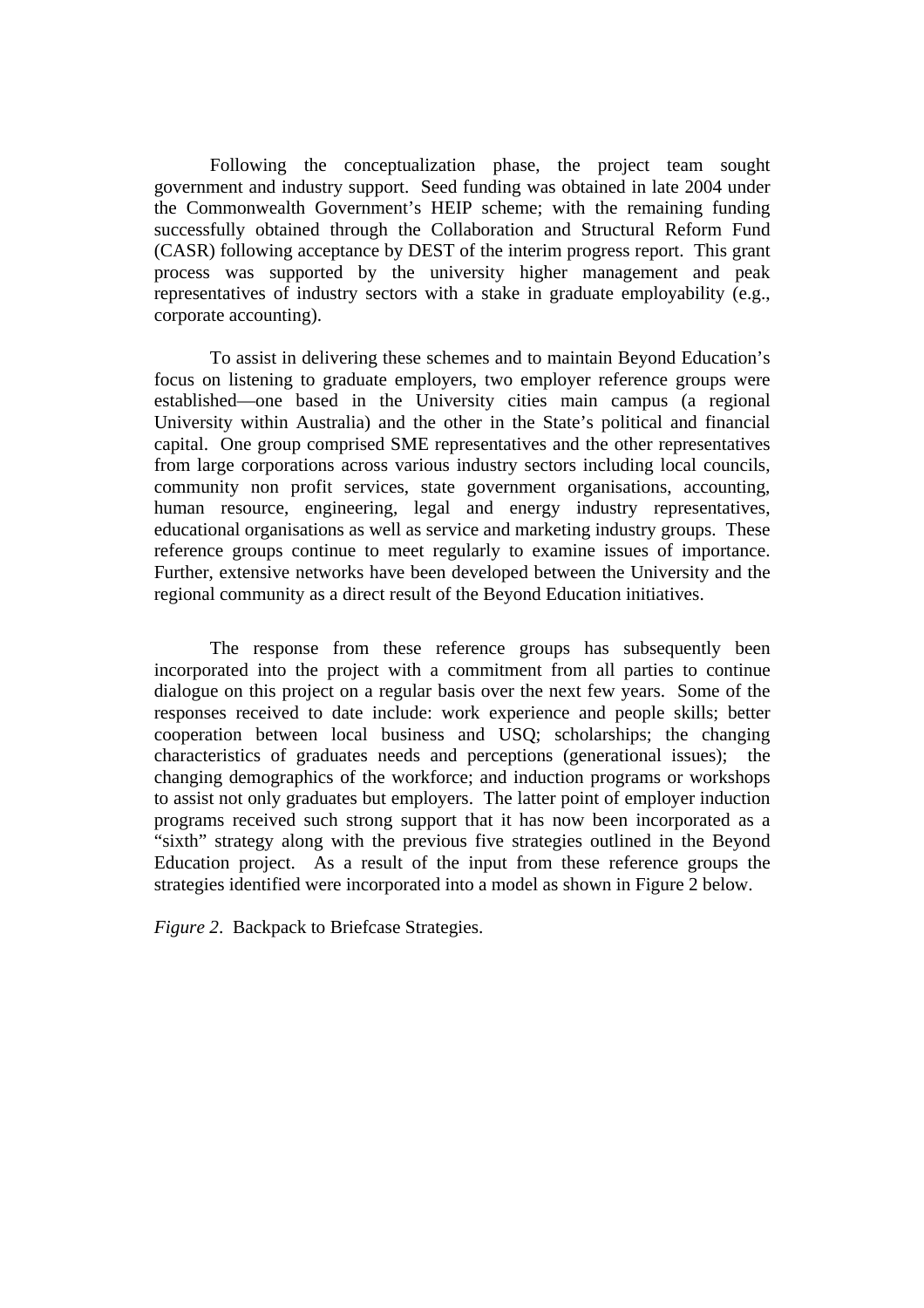The Job-Ready and Holistic Graduate - Possible Strategies for Backpack to Briefcase



**Increasing level of intervention and commitment**

The notion of a 'holistic' graduate is not new but is defined for the purposes of this project as shown in Figure 3 below. The concept of a matrix showing the achievement of optimal 'work skills' and 'life skills' was developed by John Reynolds who served as an industry consultant to the Beyond Education project. It could be seen that life skills translates to the generic skills identified in previous studies as work skills translate broadly to specific trade or professionals skills and knowledge (ACNielson Research Services 2000; Candy et al, 1994; Curtis & McKenzie 2001; Field 2001; McLeish 2002). The 10/10 upper right quadrant is seen as the ideal final placement of a graduate following the successful outcome of the Backpack to Briefcase program.

*Figure 3*. The idealized holistic graduate employee.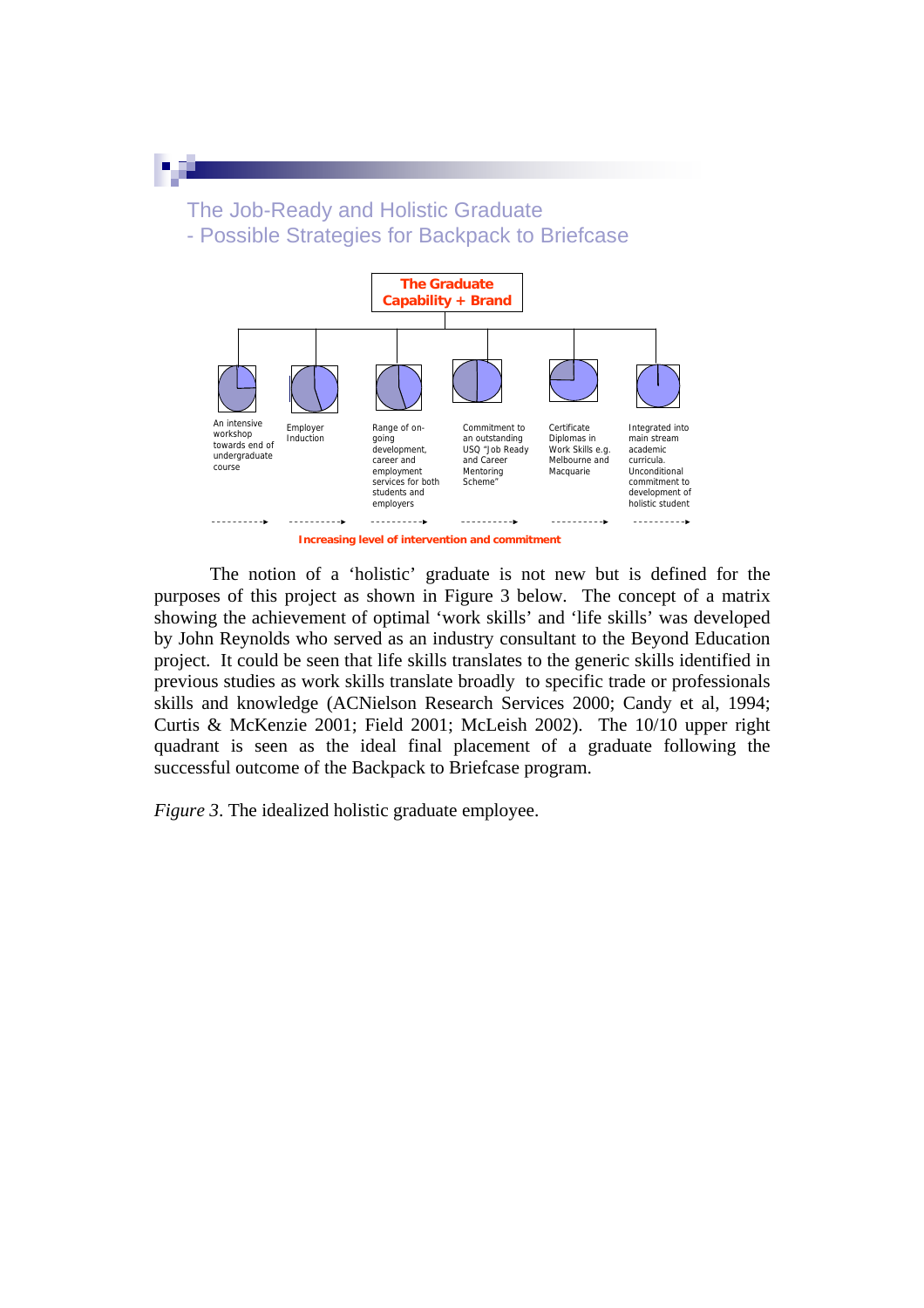

### Source: John Reynolds 2004

The Backpack to Briefcase project seeks to address the University's position as a provider of quality graduates and to enhance small-to-medium size enterprises' (SME) uptake of graduates. Using Figure 2 as a base, a three pronged approach was initially adopted including: employability skills scheme, career mentoring scheme, graduate induction initiative. The final two aspects of the Backpack to Briefcase model were not specifically undertaken as part of this project as the University is already committed to embedding graduate attributes into its curriculum.

 To date, the University has implemented the above mentioned three schemes through: (a) employability skills workshops with content delivered by industry representatives; (b) career mentoring networks and a range of support services (including newsletters and websites dedicated to Beyond Education) with the aim of assisting students to not only successfully compete for jobs but also to have a better understanding of the skills that employers themselves are looking for in graduates; (c) services to SME employers that support their recruitment and induction of new graduates into the workforce; and (d), the integration of features with the services delivered by the University's Careers Employment & Equity Service for students and graduates. Additional components, of developing a formal course for academic credit and broad integration with other academic courses, were not trialed in this stage of the project's life.

*Employability Skills Workshops*. Within the Australian context of higher education, there have been some useful pilot interventions aiming at alignment of pragmatic learning exercises with discipline curriculum (Candy et al. 1994). Crebert et al. (2004a) investigated work experience, associated with academic coursework, and concluded that workplace learning was an appropriate for undergraduate students' development of generic skills. Lewis and Ruchel (1993)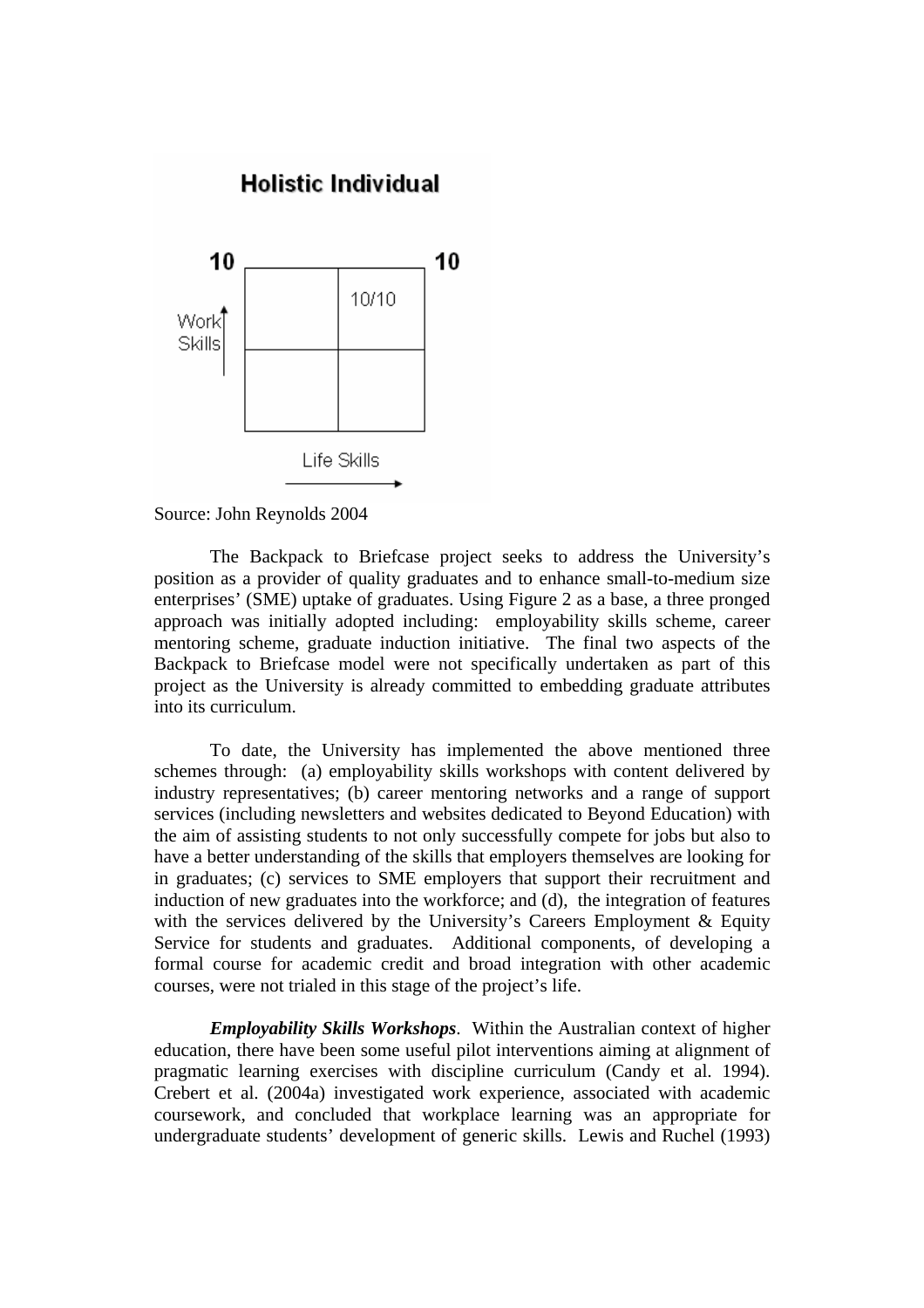established a work experience program for students of arts and science degrees; who, because of the theoretical and non-vocational nature of their programs, tend not to engage in the learning of 'professional skills' which are inherently integrated into professional programs such as nursing, medicine, law, and, management (Heam, Smith, Southey & Close 1995). Harvey (1999) differentiated between embedding skill learning into the curriculum or bolting learning on as an adjunct to the core curriculum. Bolting-on learning experiences has received some criticism purported on the basis that it is de-contextualised from the discipline under instruction (Bath et al. 2004). Notwithstanding this laudable criticism, the learning and development of generic skills through alternative settings and experiences does not necessarily imply divorce from the aims and objectives of degree curriculum. The purpose of the Employability Skills Workshops was to draw industry representatives into the learning experience of students.

The employability skills workshops were delivered for students at the Universities main campus and one of its satellite campuses. Further workshops are prepared for subsequent years. These workshops involved presentations by employers from a range of private and government organizations. Content of the workshops focused upon those skills needed for transition into and success in the workplace. The workshops emphasized, moreover, the employability skills for the future (Australian Chamber of Commerce and Industry & Business Council of Australia 2002).

*Career Mentoring Network*. Mentorship is an increasingly popular form of learning support for undergraduate students. There is a considerable body of evidence that mentoring has positive benefits for both mentors, mentees, and organisations; with the journal Career Development International, for example, devoting three special issues to mentoring (2000, 2002, 2005). In a generic sense, mentoring occurs when individuals meet and spontaneously form an alliance or deliberately seek a partner for development and growth.

The Career Mentoring Network component of Backpack to Briefcase has linked employers and students, to develop an understanding of the key skills required for success and to establish networks that may assist their career development. Employers benefit by having the opportunity to develop relationships with students who may then become employees, as well as creating closer linkages to USQ. The scheme differs from similar mentorship programs offered through Australian Universities (e.g. Theobald, Nancarrow & McCowan 1999) through its emphasis upon development and assessment of the employability skills (Australian Chamber of Commerce and Industry & Business Council of Australia 2002). Throughout the life of the mentoring relationship, both parties were to focus upon the student's employability skills. Upon termination of the relationship, the mentor completed an evaluation of the student's skills and offered recommendations for their development.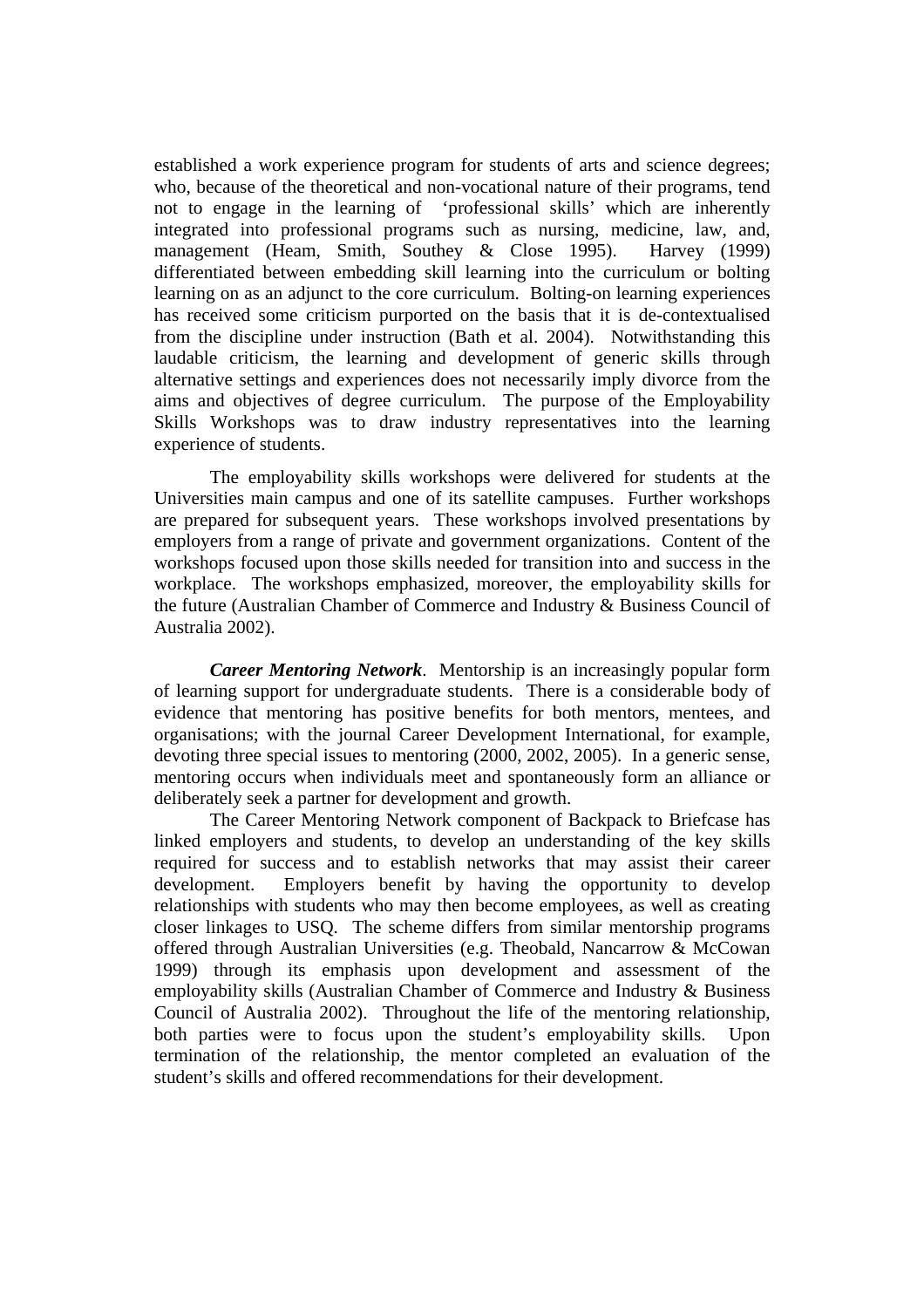*Graduate Induction Support.* Graduate programs are usually the preserve of large corporations and government departments with considerable capacity to invest in human resources and recruitment. Unlike their larger counterparts, small businesses are often unable to compete in such a competitive recruitment environment and lack the intensive human resources expertise needed to establish a graduate program.

Despite the difficulties associated with recruitment there are benefits for SME in employing university graduates who are 'work ready'. Graduates have much to offer small business and case studies have shown that they can have a very [positive impact on business outcomes.](http://www.usq.edu.au/beyondeducation/induction/impact.htm) SME's can engage University students in [solution focused work experience](http://www.usq.edu.au/beyondeducation/induction/solution+focused+work+experience+.htm) placements that provide clear benefits for both employers and students. Graduates can assist SME's to grow and develop an edge over the competition. Universities should be committed to helping employers get the best out of their graduates, by providing the resources and expertise necessary to manage a graduate program that will enhance business development.

This scheme assists SME to develop recruitment and transition programs that will enable them to maximise the performance of their new graduates and improve staff retention rates. Smaller organisations may not have the resources to develop specific graduate induction programs and through research and modelling on existing programs utilised by larger organisations we will transfer this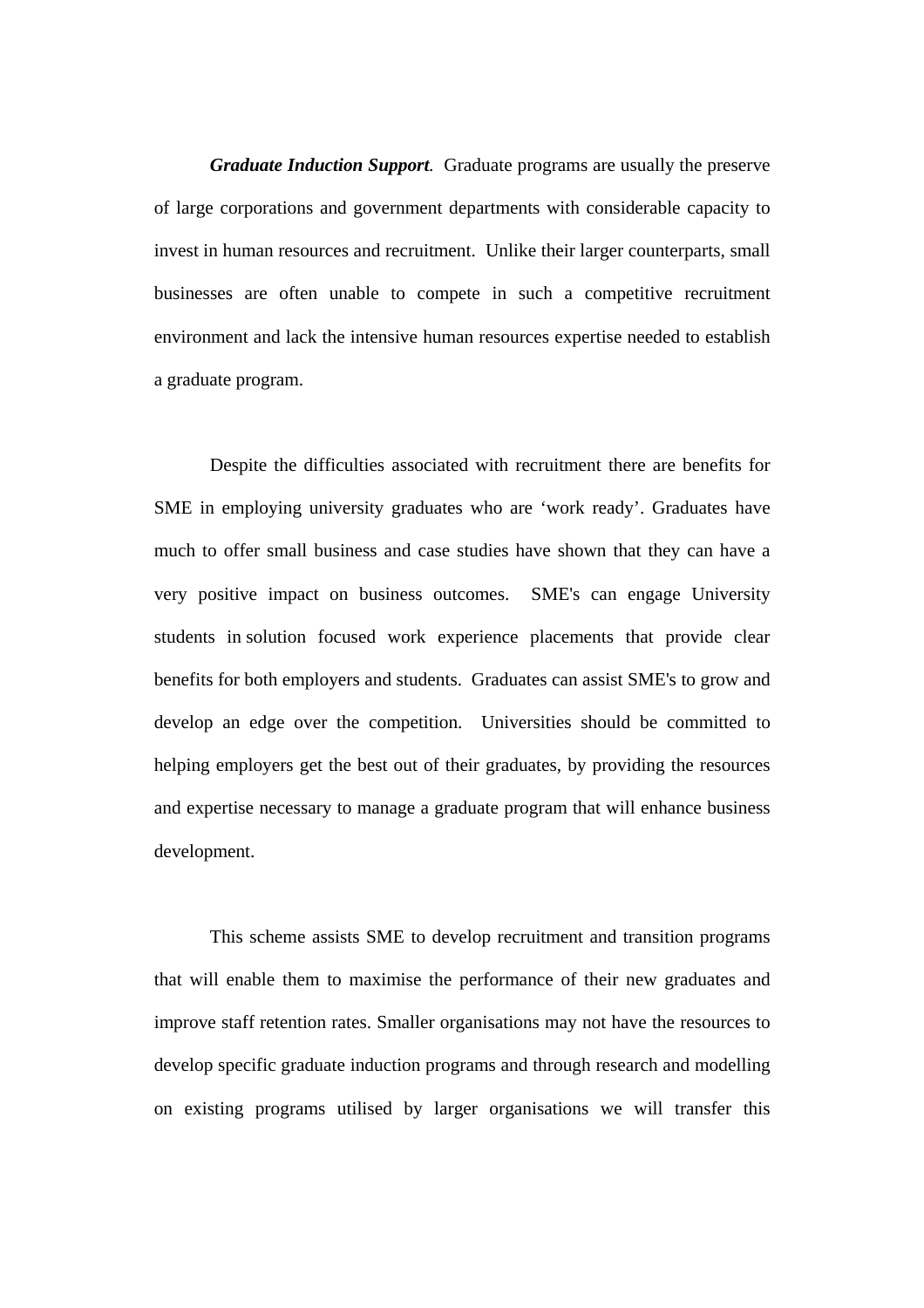knowledge to these employers. A specific aim of this scheme was to assist graduates express their employability skills within the work situation. To this stage, the Beyond Education project has focused on supporting a small business to develop its own graduate program for its new accountants. As a case study, this has so far demonstrated that small business, with the support of the university resources, can in fact operate a graduate recruitment and transition program akin to those offered by corporations. In addition, a series of workshops will be held that will cover the issue of best practice in graduate induction. Presenters at these seminars will be senior HR executives with extensive experience in developing graduate induction programs for SME's. One of the outcomes of this combined approach will be the production of a graduate induction manual, to be made available to employers who participate in this program.

# *Conclusion and Future Directions*

Following the conclusion of this part of the Backpack to Briefcase component of this program, further work should be developed in the areas of curriculum development and integration into the mainstream curriculum as outlined in Figure 2. In addition, it is envisaged that work will shortly begin on the remaining four transition phases. Fundamental to this is the continued involvement of all stakeholders in this program including graduates, employers and educational institutions. The specific outcomes from the Backpack to Briefcase phase of the project will include: training documentation for employability transition training; mentorship scheme manual; and employer induction program manual for small businesses.

 These training manuals will assist in the formulation and further development of the transitional phases identified in the Beyond Education program (refer Figure 1). Finally, identification of the characteristics that make up the remaining four transitional markets in the Beyond Education model needs to be undertaken before further development of this model can take place. Future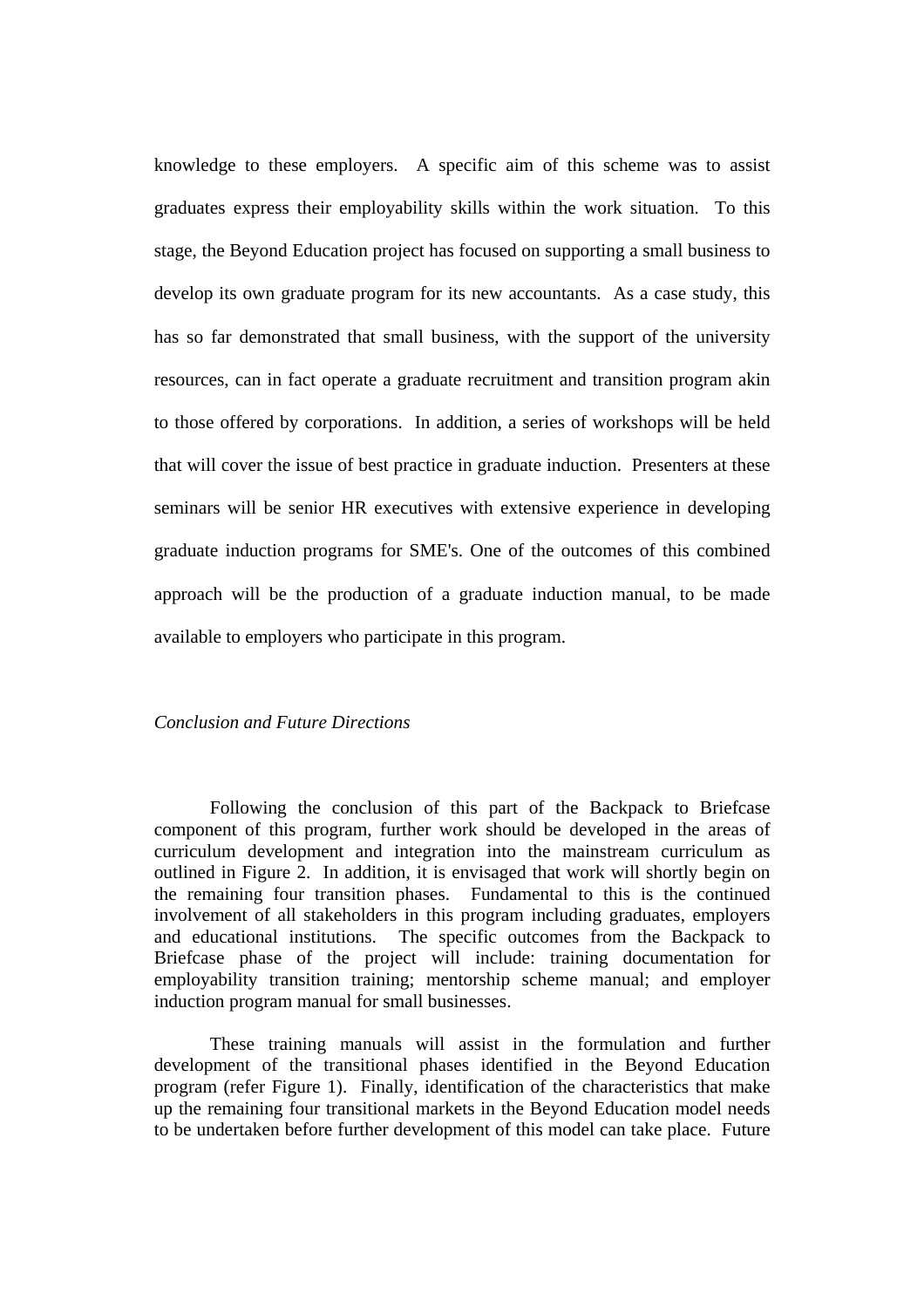studies in the Beyond Education program will identify the characteristics of these distinct markets in order that appropriate educational approaches can be adopted to adequately service that market for not the needs of the graduates but also the needs of employers and society.

Appropriate research hypotheses that will eventuate from the Beyond Education program will include:

- Whether participants in the Beyond Education program perform demonstrably better in the performance of their work duties than non participants;
- Whether participants in the Beyond Education program have a faster / more productive career progression than non participants in the program or similar programs; and
- Whether employers who hire graduates from the Beyond Education program value these graduates more than graduates who do not participate in this or similar programs.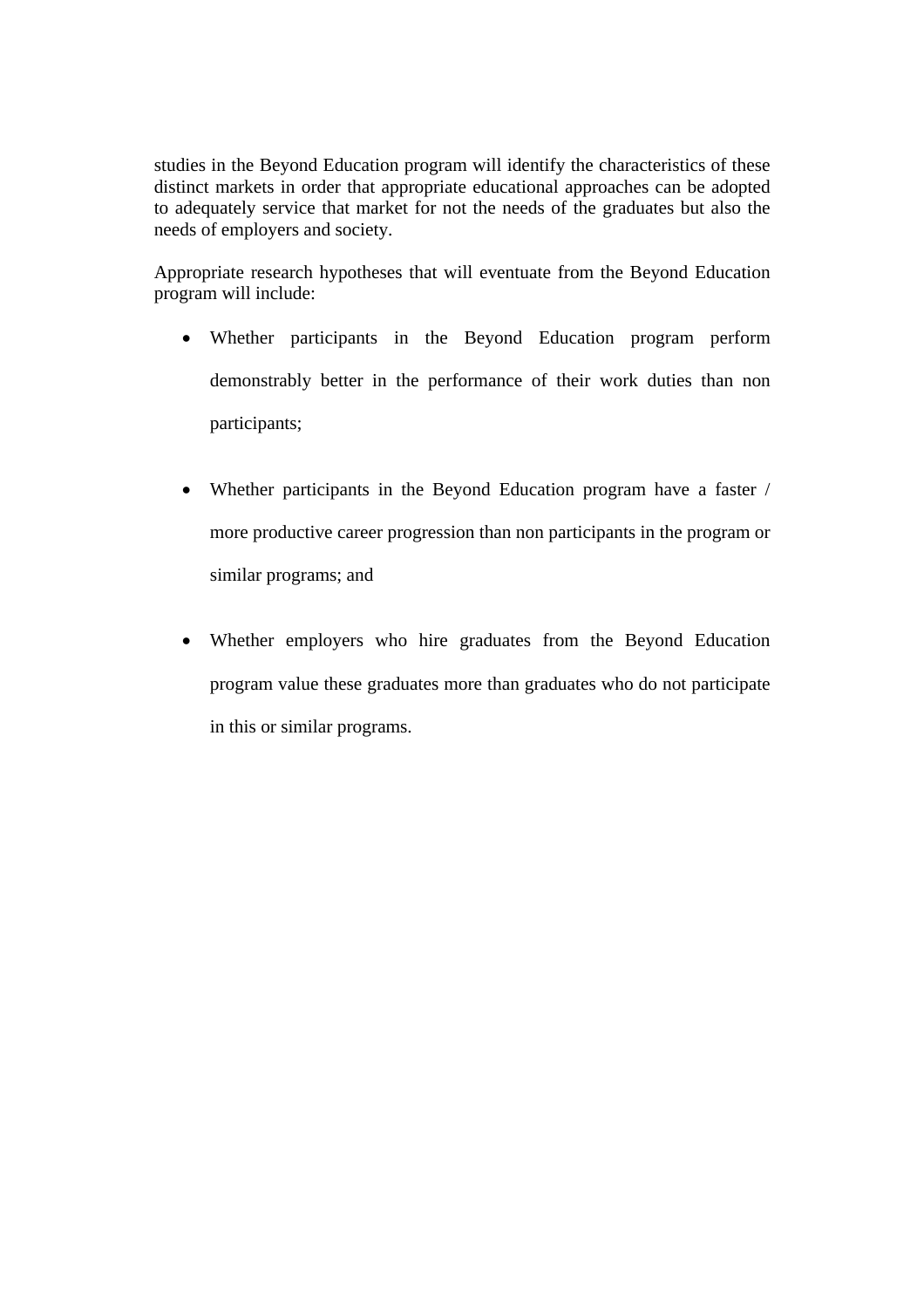# *Acknowledgements*

This project was supported by a grant from the Australian Commonwealth Department of Education, Science and Training. We acknowledge the valuable support of Ian Olton, Associate Professor David Dowling, Dr John Morris, and Jackie Fry from the University. We thank our industry trainers: Lyn Rowland, Lyn Haffenden, Jennifer Schaefer, Suzanne Stark, Matt Ford, David Nelson, David Woodier, Colleen Dickenson, Andrew Russell, and Lesley-Ann Houghton.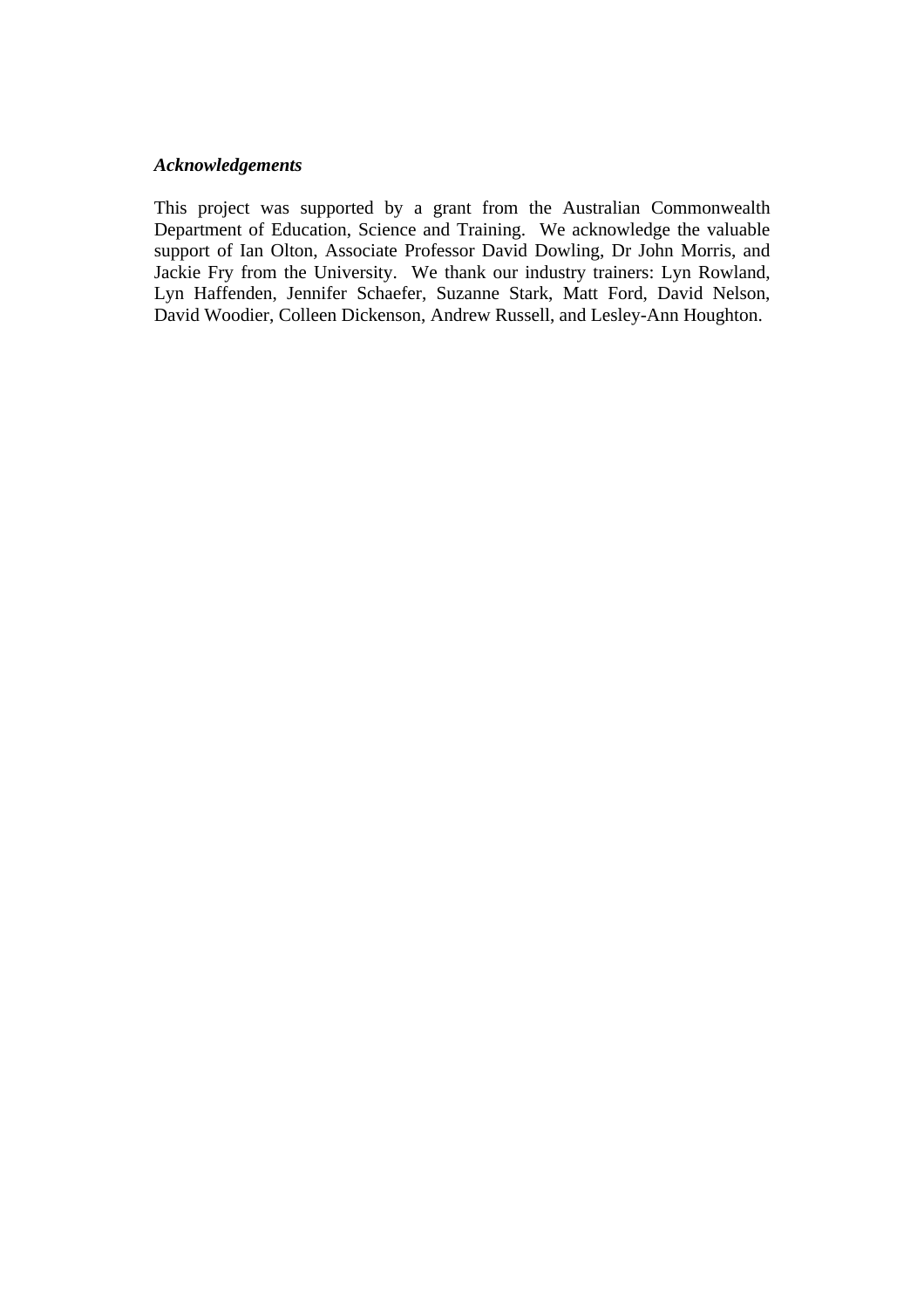#### **References**

- AC Nielson Research Services 2000, '*Employer satisfaction with graduate skills. Research report*', Canberra: Commonwealth of Australia. Department of Education, Training and Youth Affairs.
- Australian Bureau of Statistics 2002, '*Measuring a knowledge-based economy and society, An Australian framework'*, Retrieved 5 July, 2005, from http://www.ausstats.abs.gov.au/ausstats/free.nsf/Lookup/4F8E59034103E 624CA256C230007DC05/\$File/13750\_aug%202002.pdf.
- Australian Chamber of Commerce and Industry & Business Council of Australia 2002, '*Employability Skills for the Future'*, Canberra: Commonwealth of Australia.
- Australian Council for Educational Research 2002, *Employability skills for Australian industry: 'Literature review and framework development. Report to Business Council of Australia and Australian Chamber of Commerce and Industry'*, Canberra: Commonwealth Department of Education, Science & Training.
- Barrie, SC 2004, A research-based approach to generic graduate attributes policy, '*Higher Education Research & Development', vol. 23, no.* 3, pp. 261-275.
- Bath, D, Smith, C, Stein, S & Swann, R 2004, Beyond mapping and embedding graduate attributes: bringing together quality assurance and action learning to create a validated and living curriculum, '*Higher Education Research & Development', vol. 23, no.* 3, pp. 313-328.
- Bennett, R 2002, Employers' demand for personal transferable skills in graduates: A content analysis of 1000 jobs advertisements and an associated empirical study, '*Journal of Vocational Education and Training', vol. 54, no.* 4, pp. 457-475.
- Candy, PC, Crebert, G & O'Leary, J 1994. '*Developing lifelong learners through undergraduate education'*. Canberra: Commonwealth of Australia.
- Crebert, G, Bates, M, Bell, B, Patrick, CJ & Cragnolini, V 2004a, Developing generic skills at university, during work placement and in employment: graduates' perceptions. '*Higher Education Research & Development', vol. 23, no.* 2, pp. 147-165.
- Crebert, G, Bates, M, Bell, B, Patrick, CJ & Cragnolini, V 2004b, Ivory tower to concrete jungle revisited, '*Journal of Education and Work', vol. 17, no.* 1, pp. 47-70.
- Curtis, D & McKenzie, P 2001, '*Employability skills for Australian industry: Literature review and framework development'*, Canberra: Commonwealth Department of Education Science & Training.
- Department of Education Science and Training 2005, '*Our universities backing Australia's future'*, Retrieved 10 February 2006, from http://www.backingaustraliasfuture.gov.au.
- Field, L 2001, *Industry speaks, 'Skill requirements of leading Australian workplaces'*, Canberra: Commonwealth Department of Education Science & Training.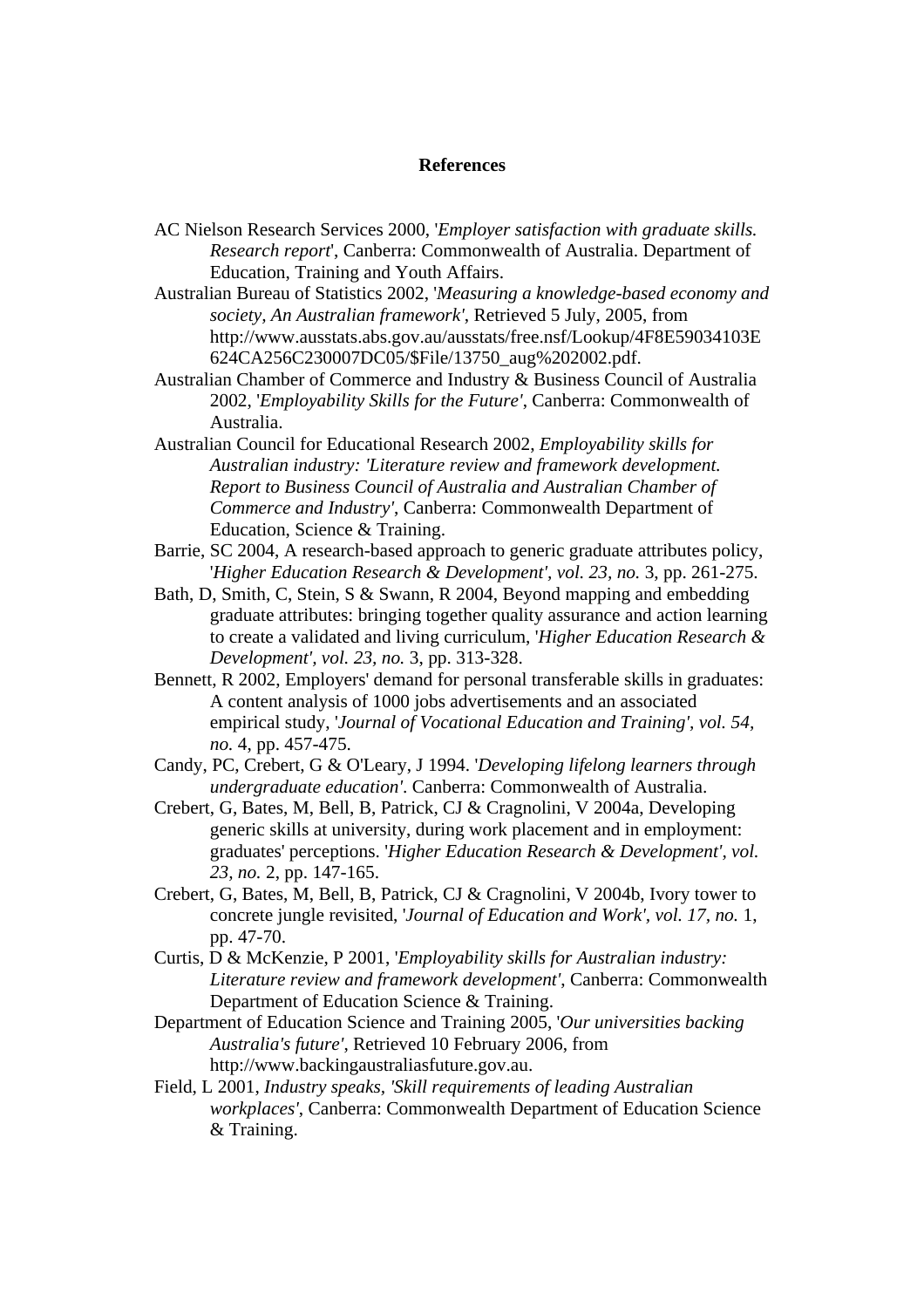- Fugate, M, Kinicki, AJ & Ashforth, BE 2004, Employability: A psycho-social construct, its dimensions, and applications, '*Journal of Vocational Behavior', vol. 65, no.* 1, pp. 14-38.
- Hall, D 2004, The protean career: a quarter-century journey, '*Journal of Vocational Behaviour', vol. 65*, pp. 1-13.
- Hall, D & Moss, JE 1998, The new protean career contract: helping organizations and employees adapt, '*Organizational Dynamics', vol. 26*, pp. 22-37.
- Harvey, L 1999, '*New realities: the relationship between higher education and employment'*, Retrieved 30 June 2005, from http://www.shu.ac.uk/research/cre/publications/eair99.pdf.
- Heam, G, Smith, B, Southey, G & Close, A 1995, Generic professional competencies, Implications for education and development of professionals, '*Australian Journal of Career Development', vol. 4, no.* 1, pp. 42-47.
- Leggett, M, Kinnear A & Boyce, B 2004, Student and staff perceptions of the importance of generic skills in science, '*Higher Education Research & Development', vol. 23, no.* 3, pp. 297-312.
- Lewis, M & Ruchel, V 1993, Recognising skills. Do students and employers have different perspectives?, '*Australian Journal of Career Development',vol. 2, no.* 3, pp. 5-7.
- McKenzie, P & Wurzburg, G 1997, Lifelong learning and employability, '*The OECD Observer, vol.* 209, pp. 13-17.
- McLeish, A 2002, '*Employability skills for Australian small and medium sized enterprises'*, Canberra: Commonwealth Department of Education Science & Training.
- Nicholson, A & Cushman, L 2000, Developing successful employees: perceptions of industry leaders and academicians, '*Education + Training', vol. 42, no.*  6, pp. 366-371.
- Organisation for Economic Cooperation and Development 2004, '*Lifelong Learning'*, Retrieved 5 July 2005, from http://www.oecd.org/dataoecd/17/11/29478789.pdf.
- Quek, A 2005, Learning for the workplace: A case study in graduate employees' generic competencies, '*Journal of Workplace Learning', vol. 17, no.* 4, pp. 231-242.
- Reynolds, J 2004, '*Beyond Education',* Brisbane: Author.
- Robinson, C 2000, '*New directions in Australia's skills formation. Lifelong learning is the key',* Leabrook: National Centre for Vocational Education Research.
- Super, D 1957, '*The psychology of careers'*, New York: Harper & Row.
- Super, D 1980, A life-span, life-space approach to career development. '*Journal of Vocational Behaviour', vol. 16*, pp. 282-298.
- Super, D 1992, Toward a comprehensive theory of career development, In D. H. Montross & C J. Shinkman (Eds.), '*Career development: theory and practice'* (pp. 35-64), Springfield: Charles C Thomas Publisher.
- Theobald, K, Nancarrow, E & McCowan, C 1999. Career mentoring. A career development-enhancing strategy for university students in transition to